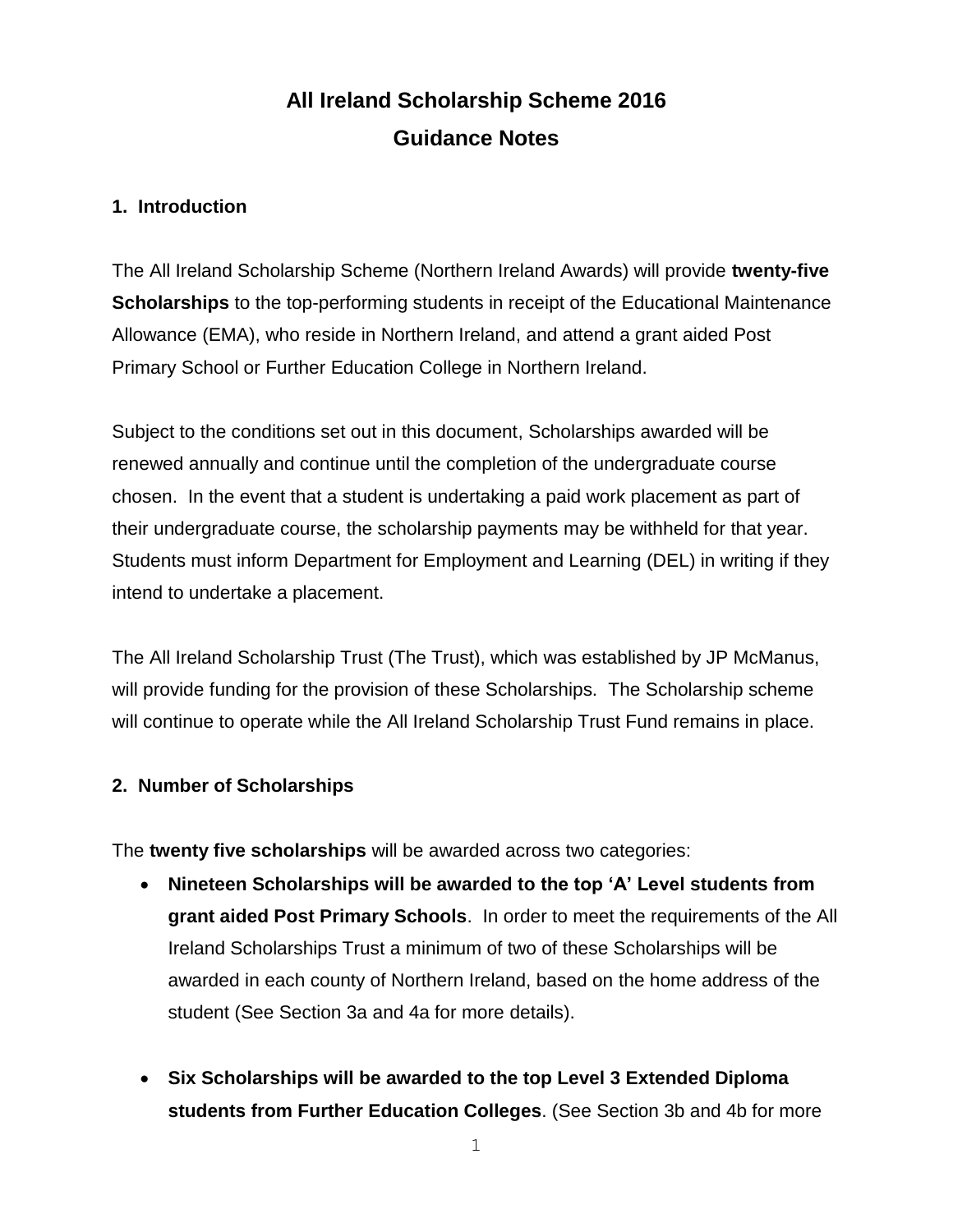details).

# **3. Eligibility Criteria**

# (a) **Students from grant aided Post Primary Schools must**:

- Have completed a **minimum of three 'A' Levels** by the summer of 2016. (A levels offered by any awarding body will be accepted and this must be the first time that students have achieved overall grades in these A level subjects);
- Be in receipt of the EMA at the time of application; and
- Have been **conditionally accepted onto a full-time undergraduate degree course** in the United Kingdom, or the Republic of Ireland, in the academic year 2016/17. The Scholarship may be deferred for one academic year and for that period only, with prior written permission of the Trust and the academic institution. The Scholarship will, however, remain a 2016 Scholarship.

# (b) **Students from Further Education Colleges must**:

- Have completed a **Level 3 Extended Diploma in the summer of 2016**;
- **Be in receipt of the EMA** at the time of application; and
- Have been **conditionally accepted onto a full-time undergraduate degree course** in the United Kingdom, or the Republic of Ireland, in the academic years 2016/17. The Scholarship may be deferred for one academic year and for that period only, with prior written permission of the Trust and the academic institution. The Scholarship will, however, remain a 2016 scholarship.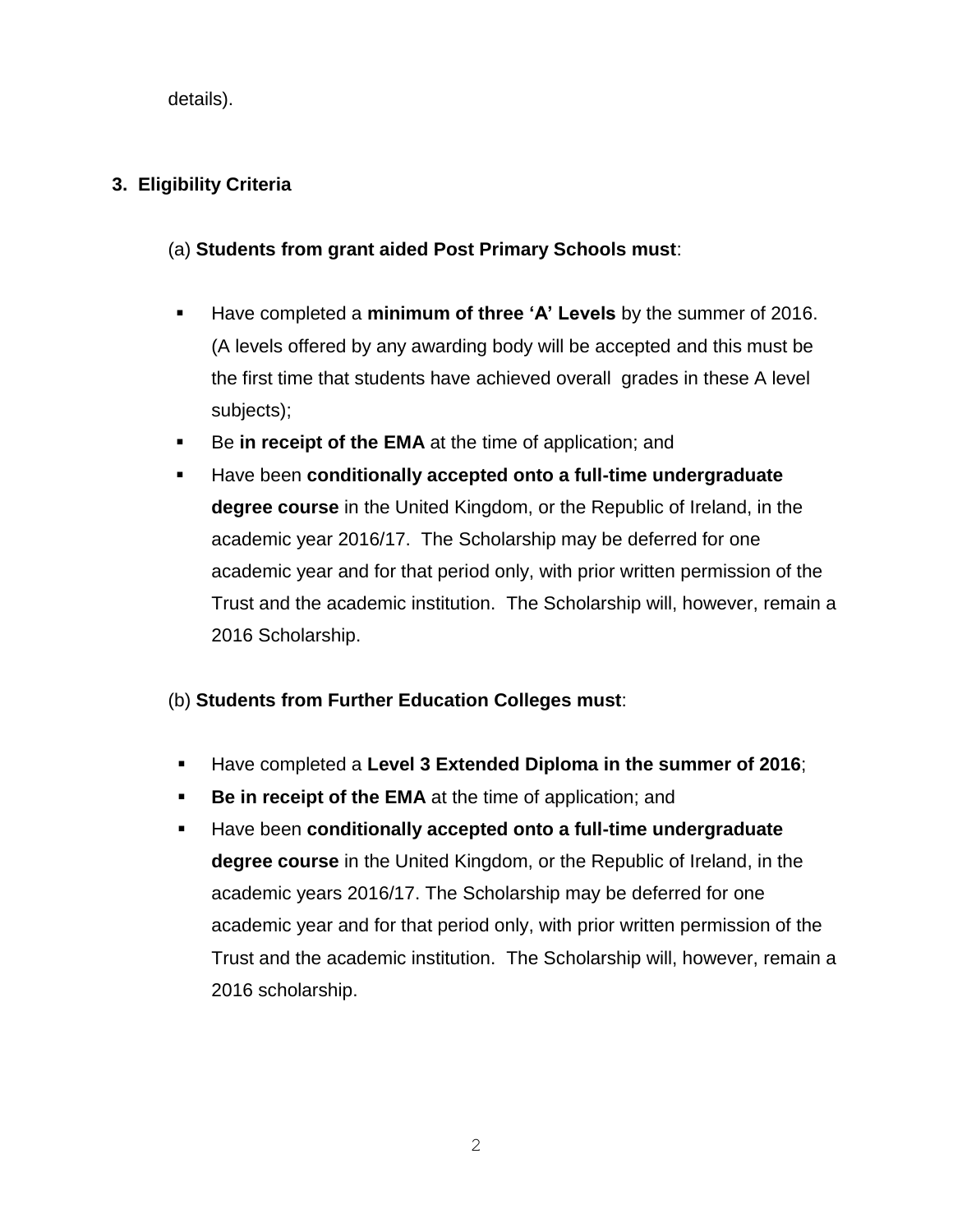# **4. Application and Selection Process**

Details of the Scholarships and downloadable application forms will be available from <https://www.nidirect.gov.uk/articles/all-ireland-scholarships> and on the Council for the Curriculum, Examinations and Assessment (CCEA) and Colleges NI websites from 25 March 2016.

### **Section 4a: Students from Grant aided Post Primary Schools**

Application forms from students at grant aided post primary schools must be fully completed and posted to AIS (QOS), Council for the Curriculum, Examinations and Assessment (CCEA), 29 Clarendon Road, Clarendon Dock, Belfast BT1 3BG to arrive **on or before the closing date of Friday 24 June 2016**.

Please note that the following **will not** be considered:

- Application forms submitted after the closing date of 24 June 2016
- Application forms sent via email
- Application forms which are not fully completed
- Applications submitted on forms from previous years.

In addition, as awarding organisations issue A Level results directly to schools and a centralised results list is not published, students from grant aided post primary schools will be required to provide CCEA with a **photocopy** of their **Candidate Statement of Results** and a completed **Confirmation of A Level Results form**, which is also available to download from the websites mentioned above. These must be returned to CCEA **on or before 26 August 2016.**

Please do **not** send original Candidate Statement of Results.

**Late applications will not be considered and failure to provide CCEA with the completed Confirmation of A Level Results form and a photocopy of the Candidate Statement of Results will result in the application being withdrawn.**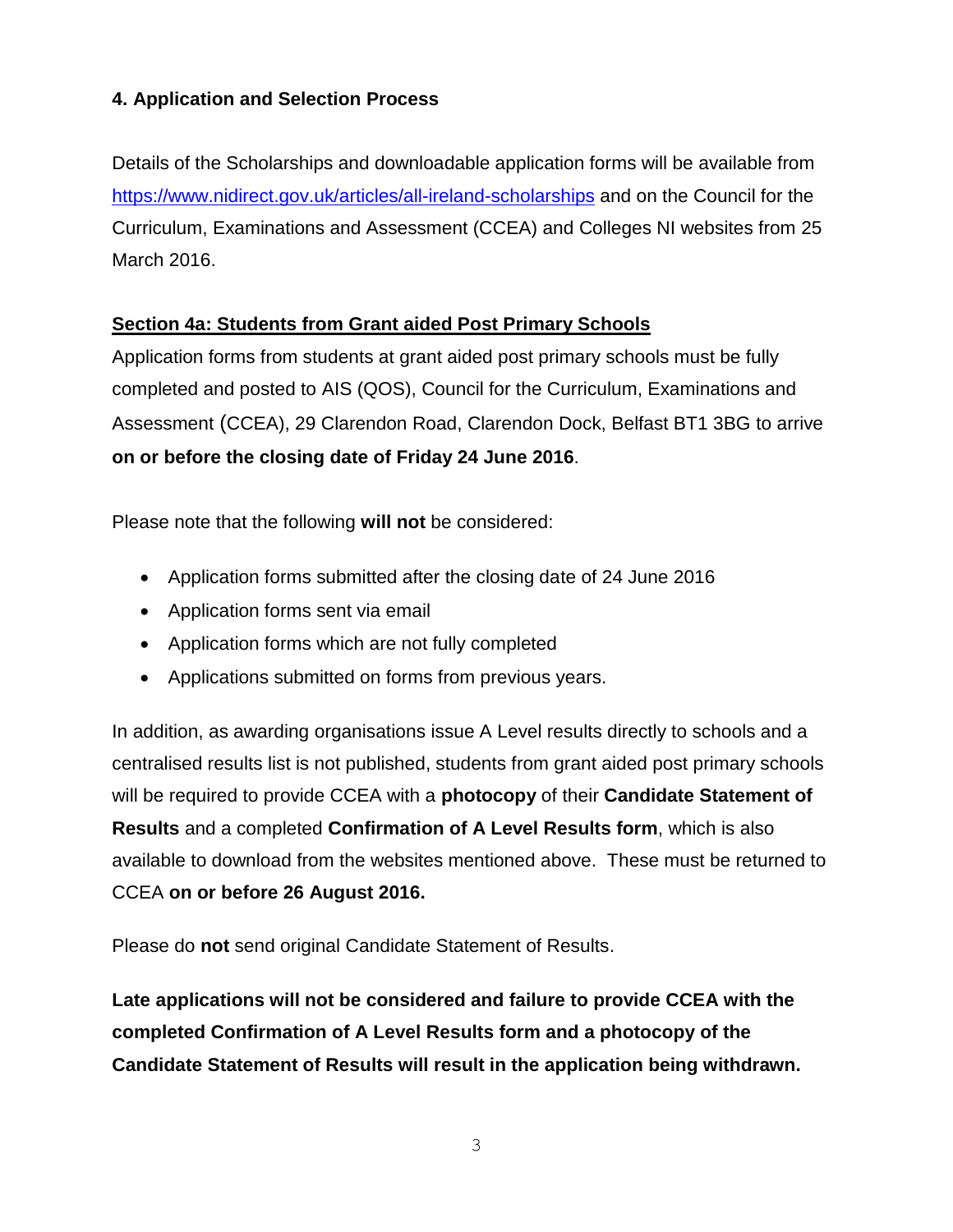In early August DEL will email each post primary school applicant, who has provided an email address on their nomination form, with a reminder to provide CCEA with the Confirmation of A Level Results form accompanied by a **photocopy** of their Candidate Statement of Results.

### **Re-marks**

Re-marks will be taken into account. Students applying for re-marks must indicate this clearly on their Confirmation of A Level Results form and should ensure that they submit this along with a photocopy of their Candidate Statement of Results on or before the closing date of 26 August 2016, even if they have not received the results of re-mark(s) by then. Students should apply for any re-marks as soon as possible after they receive their A level results using Priority Service 2. The results of Priority Service 2 re-marks should be known by 31 August 2016, and these results should be sent immediately to CCEA to arrive with CCEA **no later than 1 September 2016.**

# **If seeking a re-mark on receipt of results pupils are strongly advised to submit the application for a re-mark as soon as possible.**

CCEA will determine the academic performance (based on the average percentage uniform mark across a student's best three A level subjects) of those students who applied for the Scholarship and will provide a ranked list of all applicants to the Department for Employment and Learning (DEL). DEL will identify students eligible for receipt of the Scholarship based upon the selection criteria**.** DEL will then notify those in contention for the Scholarship by the end of September 2016.

**Failure to provide CCEA with all the details requested on the Confirmation of A Level Results form and with a photocopy of the Candidate Statement of Results form will result in the application being withdrawn.**

In order to satisfy the Trustees' requirement that a minimum of two Scholarships are awarded per county, the following process will be used: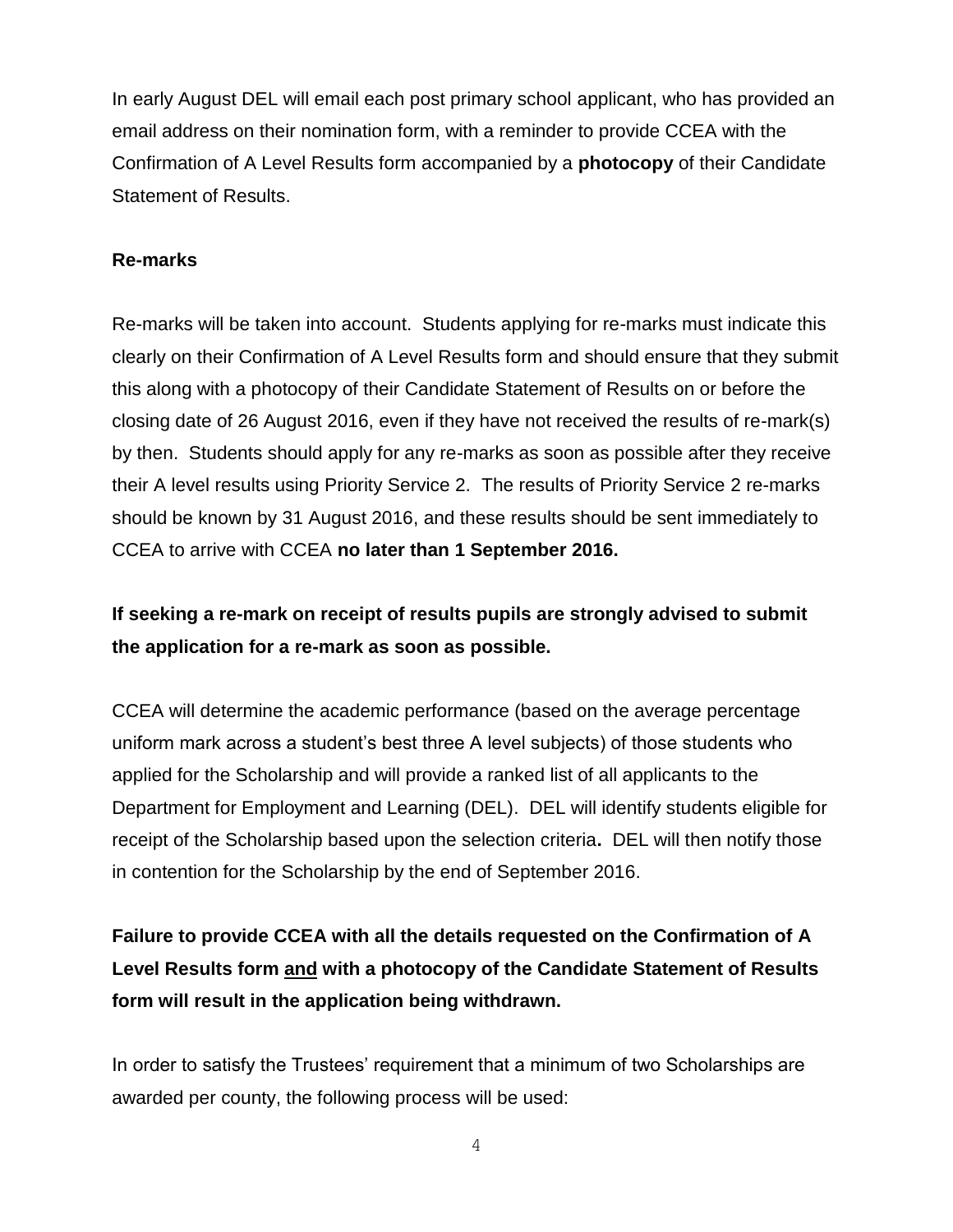- The two per county requirement will be met from the ranked list of applicants from the school sector based on the student's home address.
- The remaining Scholarships will be allocated to those next in this ranked list.

# **Section 4b: Students from Further Education Colleges (FE Colleges)**

Application forms from students at Further Education Colleges must be fully completed and posted to Colleges Northern Ireland, 39A Stockman's Way, Belfast, Co. Antrim, BT9 7ET **on or before the closing date of Friday 24 June 2016.**

Please note that the following **will not** be considered:

- Application forms submitted after the closing date of 24 June 2016
- Application forms sent via email
- Application forms which are not fully completed
- Applications submitted on forms from previous years.

Copies of the official Level 3 Extended Diploma / Notification of Performance form must be sent to Colleges Northern Ireland **Friday 26th August 2016**. Please **do not** send original result documentation. **Failure to provide Colleges Northern Ireland with the official Level 3 Extended Diploma / Notification of Performance form will result in the application being withdrawn.** 

Colleges Northern Ireland will establish a panel to rank in merit order the list of candidates that have applied for the Scholarship and successfully completed a Level 3 Extended Diploma in the summer of 2016. Colleges Northern Ireland will provide DEL with the ranked list of candidates and will also confirm that those candidates are in receipt of an EMA. The top 6 performers from the FE sector will be identified from the ranked list.

**In the result of a dead heat situation arising - additional criteria based on prior qualifications may be applied.**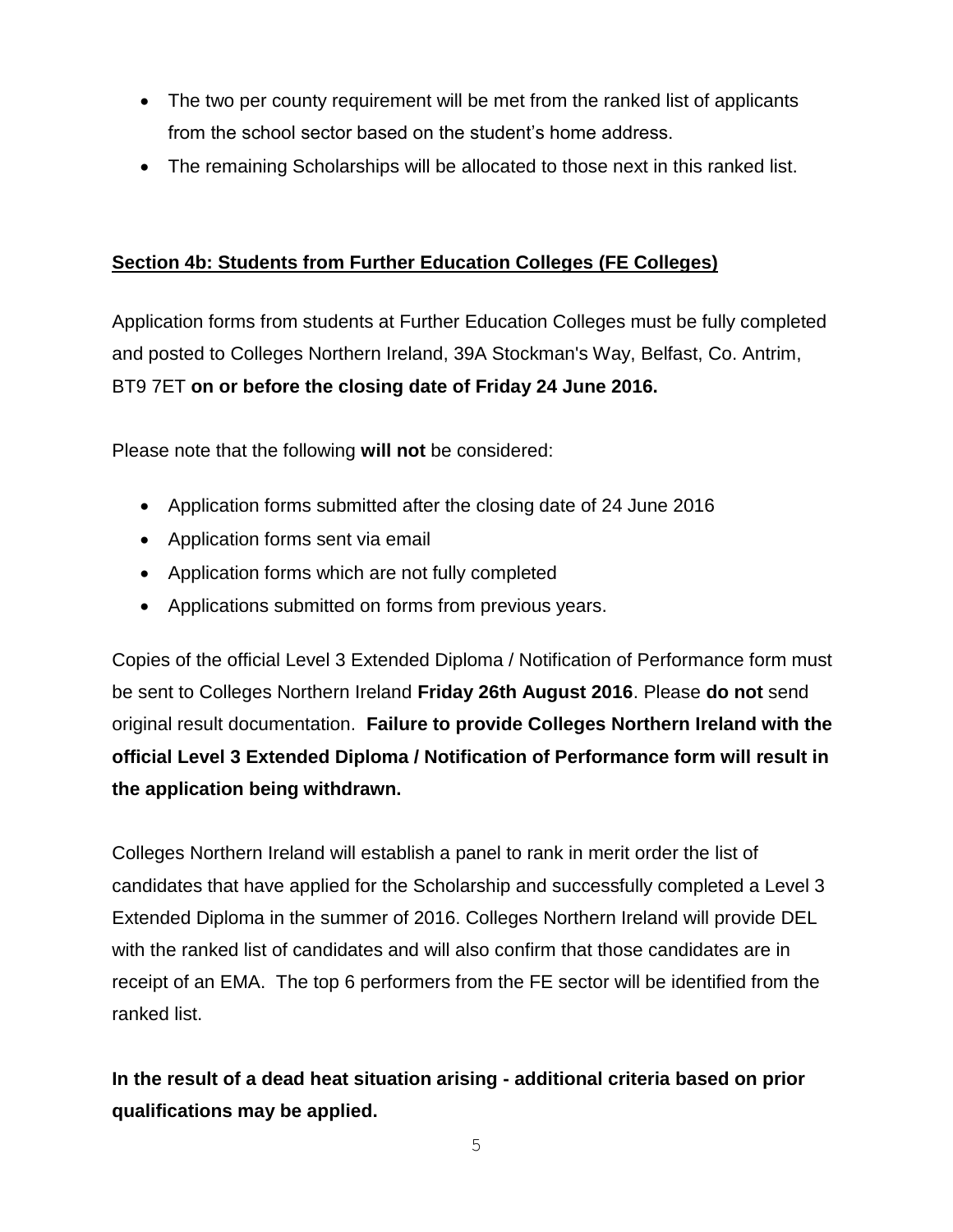### **All Applicants**

DEL, on behalf of the Trust, will notify those applicants in contention for the Scholarship by the end of September 2016. Applicants will be asked to confirm, in writing, that he/she intends to enter a full-time undergraduate degree course in the United Kingdom, or the Republic of Ireland, in September/October 2016. Applicants who are intending to defer their university place must inform DEL and must also confirm that their chosen university has agreed to defer their place for the period of deferral.

They must also confirm that they allow all their relevant details to be given to the Trust. Failure to provide confirmation by the date specified in the letter will result in the applicant's name being withdrawn.

**Unsuccessful candidates will not be notified**. If you do not receive notification from DEL by the end of September 2016, stating that you are in contention for the Scholarship, your application has been unsuccessful.

### **5. Scholarship Offers**

The Trust will contact applicants identified by DEL regarding a formal Scholarship offer. The successful candidates must accept the Scholarship offer within the timeframe specified, or the offer will be withdrawn. The right to withdraw an offer is maintained, where information given by the applicant is false, misleading or incomplete.

### **6. Conditions Attached to Scholarship Offers**

Every applicant to whom a Scholarship is offered must fulfil the terms and conditions of the Scholarship, together with the entry requirements for the degree course. Scholarship holders will be expected to fulfil the regulations stipulated by their institution and undergo all compulsory examinations as required for their undergraduate course.

6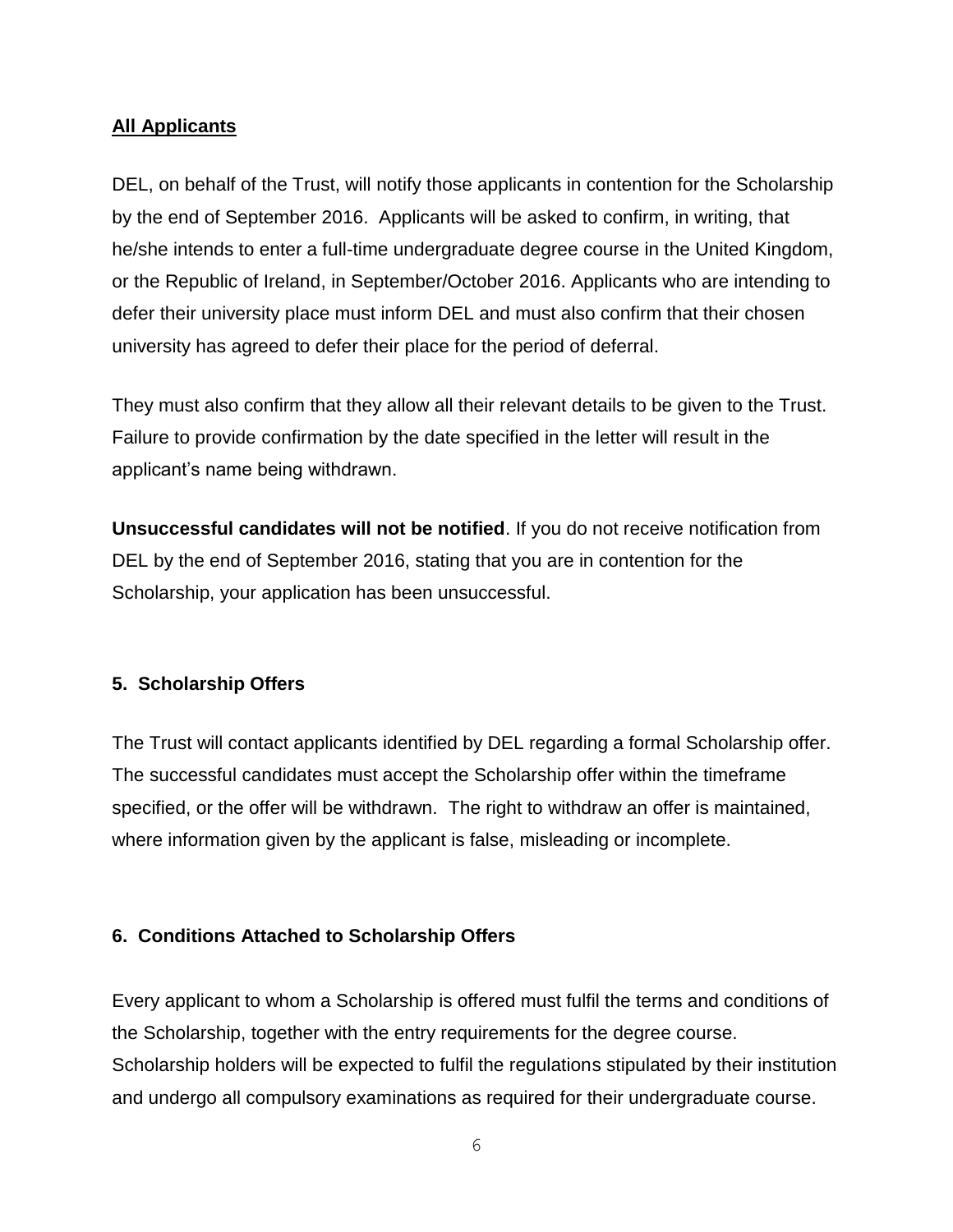It will not be permissible for a Scholarship holder to be in receipt of:

- (i) a scholarship awarded by another scholarship or trust
- (ii) any award paid by a public body or
- (iii) the equivalent in another EU member state.

The exclusions do not include the awards of scholarships, prizes or bursaries by the institution attended or any statutory support granted to an eligible student taking a designated higher education course under the Education (Student Support) Regulations (Northern Ireland) 2010.

It shall be a condition of the Scholarship that the candidate authorises the Department for Employment and Learning to transfer any information regarding the award to the Trust and to transfer any personal information regarding the award to a database.

### **7. Value of Scholarship**

The annual value of the Scholarship is £5,500 for academic year 2016/17.

### **8. Payment of Scholarship**

The Scholarship holder will be paid the scholarship in three instalments during each academic year by electronic transfer directly into the student's account. The first instalment will be paid by the DEL when the student has provided DEL with proof of registration with the university or higher education institution. Further payments can only be made by DEL on provision of confirmation of continued attendance at university and DEL will advise the Scholarship holder of the required submission dates for this confirmation and of future payment dates.